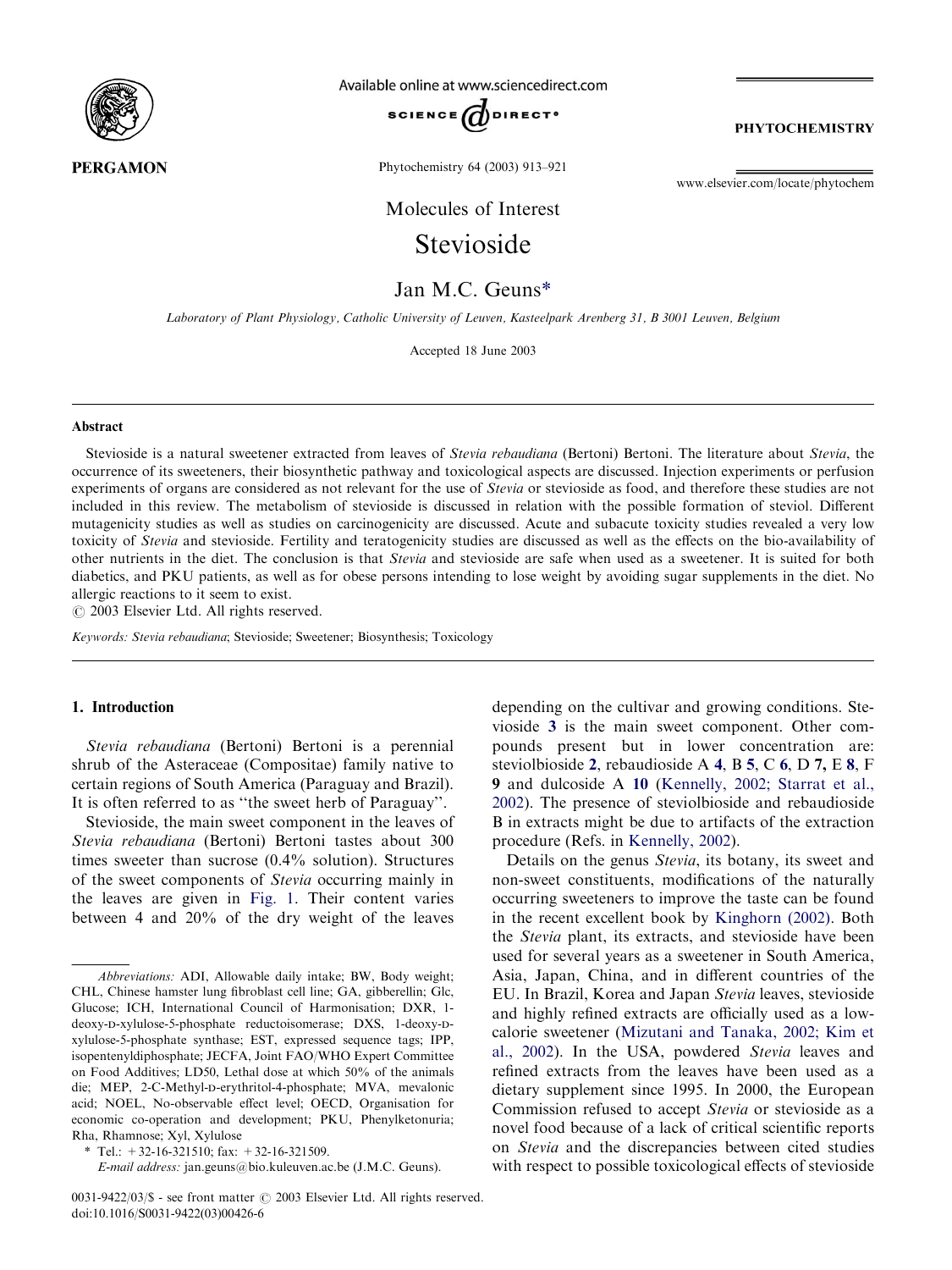

<span id="page-1-0"></span>

|              | Compound name                   | R1                                            | R <sub>2</sub>                                 |  |
|--------------|---------------------------------|-----------------------------------------------|------------------------------------------------|--|
| 1            | steviol                         | Н                                             | H                                              |  |
| $\mathbf{2}$ | steviolbioside                  | H                                             | $\beta$ -Glc- $\beta$ -Glc $(2\rightarrow 1)$  |  |
| 3            | stevioside                      | $\beta$ -Glc                                  | $\beta$ -Glc- $\beta$ -Glc $(2\rightarrow 1)$  |  |
| 4            | rebaudioside A                  | $\beta$ -Glc                                  | $\beta$ -Glc- $\beta$ -Glc(2 $\rightarrow$ 1)  |  |
|              |                                 |                                               | $\beta$ -Glc(3 $\rightarrow$ 1)                |  |
| 5            | rebaudioside B                  | Н                                             | $\beta$ -Glc- $\beta$ -Glc $(2\rightarrow 1)$  |  |
|              |                                 |                                               | $\beta$ -Glc $(3\rightarrow 1)$                |  |
| 6            | rebaudioside C<br>(dulcoside B) | $\beta$ -Glc                                  | $\beta$ -Glc- $\alpha$ -Rha $(2\rightarrow 1)$ |  |
|              |                                 |                                               | $\beta$ -Glc(3 $\rightarrow$ 1)                |  |
| 7            | rebaudioside D                  | $\beta$ -Glc- $\beta$ -Glc $(2\rightarrow 1)$ | $\beta$ -Glc- $\beta$ -Glc $(2\rightarrow 1)$  |  |
|              |                                 |                                               | $\beta$ -Glc(3 $\rightarrow$ 1)                |  |
| 8            | rebaudioside E                  | $\beta$ -Glc- $\beta$ -Glc $(2\rightarrow 1)$ | $\beta$ -Glc- $\beta$ -Glc $(2\rightarrow 1)$  |  |
| 9            | rebaudioside F                  | $\beta$ -Glc                                  | $\beta$ -Glc- $\beta$ -Xyl $(2\rightarrow 1)$  |  |
|              |                                 |                                               | $\beta$ -Glc $(3\rightarrow 1)$                |  |
| 10           | dulcoside A                     | $\beta$ -Glc                                  | $\beta$ -Glc- $\alpha$ -Rha $(2\rightarrow 1)$ |  |

Fig. 1. Structures of stevioside and related compounds. In rebaudioside D and E R1 is composed of 2  $\beta$ -Glc- $\beta$ -Glc( $2 \rightarrow 1$ ). In rebaudioside A, B, C, D, E and F in group R2 an additional sugar moiety is added on carbon 3 of the first β-Glc. In rebaudioside F one β-Glc is substituted for by-β-Xyl.

and especially its aglycone steviol 1 (Fig. 1) [\(Kinghorn,](#page-6-0) [2002;](#page-6-0) Geuns, unpublished). The advantages of stevioside as a dietary supplement for human subjects are manifold: it is stable, it is non-calorific, it maintains good dental health by reducing the intake of sugar and opens the possibility for use by diabetic and phenylketonuria patients and obese persons.

#### 2. Biosynthesis of stevioside

The ent-kaurene skeleton of stevioside and hence also of gibberellins (GAs) is formed via the recently discovered 2-C-Methyl-p-erythritol-4-phosphate pathway (MEP; Totté et al.,  $2000$ ). The genes of the enzymes catalysing the first two steps of this pathway, 1-deoxy-Dxylulose-5-phosphate synthase (DXS) and 1-deoxy-dxylulose-5-phosphate reductoisomerase (DXR) were cloned using reverse transcriptase-PCR. DXS and DXR from Stevia both contain an N-terminal plastid targeting sequence and show high homology to other known plant DXS and DXR enzymes. Furthermore, it was demonstrated through heterologous expression in Escherichia coli that the cloned cDNAs encode functional proteins (Totté [et al., 2003](#page-7-0)). [Kim et al. \(1996a\)](#page-6-0) found a high activity of HMG-CoA reductase, a key enzyme of the mevalonic acid (MVA) route to IPP, in the chloroplast fraction from Stevia. They suggested that steviol was synthesised via MVA, but no direct proof was given to support this assessment. The results concerning the involvement of the MEP pathway in the biosynthesis of steviol cast doubt on their hypothesis as no contribution of the MVA pathway could be detected. These conclusions were confirmed by [Brandle et al.](#page-6-0) [\(2002\)](#page-6-0) who sequenced 5548 expressed sequence tags (ESTs) from a Stevia leaf cDNA library. The ESTs were classified according to their function in primary or secondary metabolism. In the last category many candidate genes specific to the MEP pathway and no members of the MVA pathway were identified, suggesting that the primary source of IPP for diterpene biosynthesis is via the MEP pathway. A kaurene oxidase, a cyt P450 type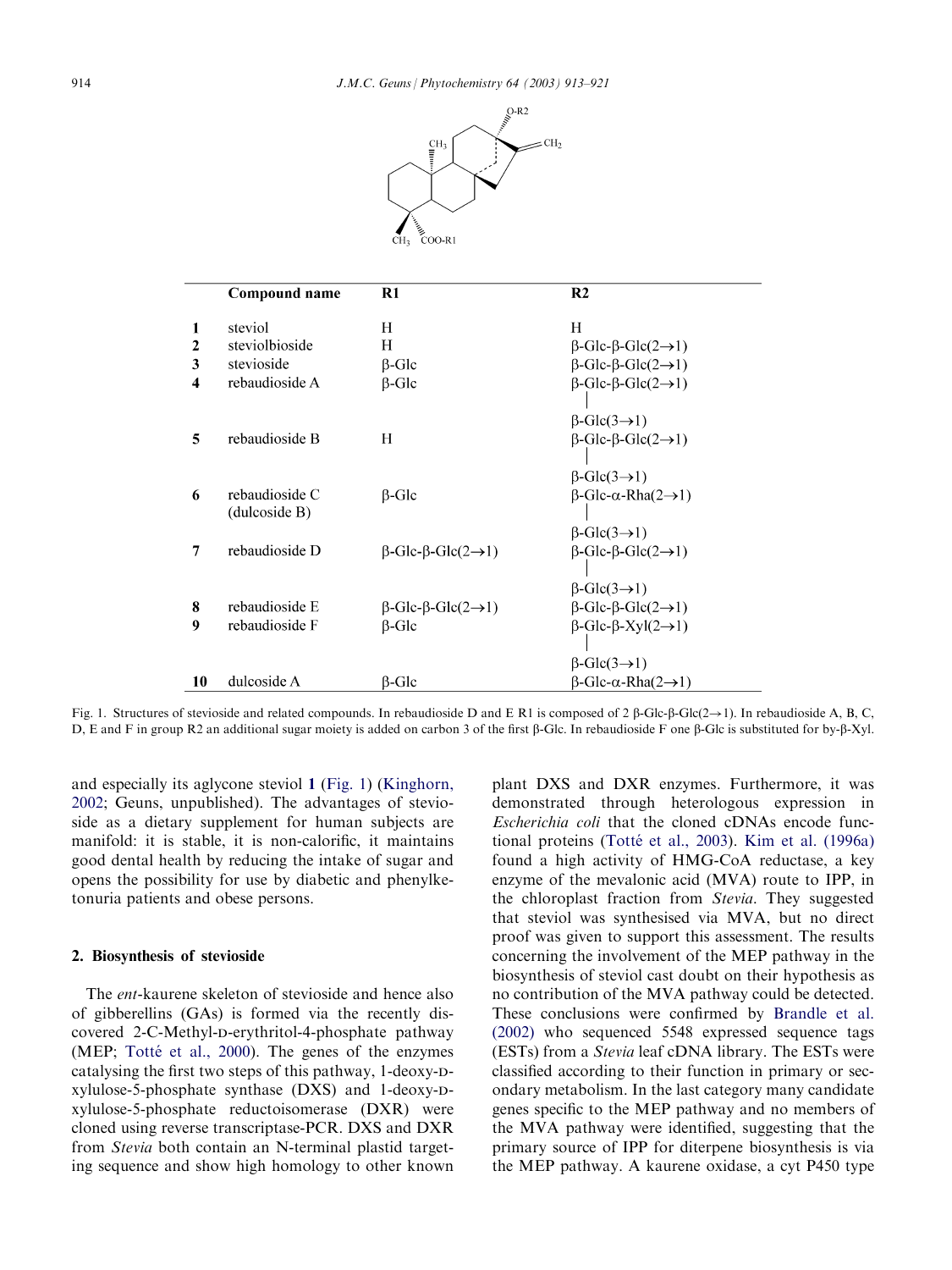of enzyme, was highly represented. Other P450s involved in GA biosynthesis, like ent-kaurenoic acid oxidase, were not found among the ESTs. These results demonstrate the divergence of steviol and GA biosynthesis after the production of kaurenoic acid. [Kim et al. \(1996b\)](#page-6-0) claimed to have purified and partially characterized the ent-kaurenate 13-hydroxylase, the key enzyme in steviol biosynthesis. However, use of the published N-terminal sequence for constructing primers led to fructose-bisphosphate aldolase instead of an ent-kaurenate 13-hydroxylase (Totté, personal communication).

Looking at the accumulation percentage of the sweet glycosides, it is clear that a large fraction of total plant metabolism is committed to the synthesis of these structurally complex molecules. In contrast, gibberellins such as  $GA_{20}$  are present in Stevia leaves at concentrations of 1.2 mg/kg fresh weight, over 10,000 times lower than steviol glycosides [\(Alves and Ruddat, 1979\)](#page-6-0). How can these differences in the occurrence of such structurally related products be explained? [Richman et al.](#page-7-0) [\(1999\)](#page-7-0) concluded that profound changes in the regulation of copalylphosphate synthase and kaurene synthase expression in Stevia leaves have enabled the synthesis and accumulation of high concentrations of sweeteners. The fact that expression levels are highest in mature tissues as compared to young rapidly growing tissues raises the possibility of temporal and spatial separation, preventing an overlap of steviol and GA biosynthesis.

Various plant-growth regulator effects, mostly gibberellin-like, have been described of stevioside, steviol and isosteviol or of their metabolites [\(Hersenhorn et al.,](#page-6-0) [1997; de Oliveira et al., 1999; Bearder et al., 1975;](#page-6-0) [Gianfagna et al., 1983; Orihara et al., 1991; Ruddat et](#page-6-0) [al., 1963; de Oliveira and Strapasson, 1996\)](#page-6-0).

#### 3. Acute and chronic toxicity

The toxicology and safety of stevioside used as a sweetener were recently reviewed [\(Geuns, 2002; Hux](#page-6-0)[table, 2002\)](#page-6-0). An acceptable daily intake (ADI) of 7.9 mg stevioside/kg BW was calculated ([Xili et al., 1992\)](#page-7-0). However, this ADI should be considered as a minimum value as the authors did not test concentrations of stevioside higher than 793 mg/kg BW.

Neither those scientific studies where Stevia extract or solution of pure stevioside were injected in animals, nor those studies employing perfusion experiments of organs, are considered relevant for the use of Stevia or stevioside as a food additive and are not discussed in this review. Stevioside has a very low acute oral toxicity in the mouse, rat and hamster. An oral LD50 between 8.2 and 17 g/kg BW was found ([Mitsuhashi, 1976;](#page-7-0) [Medon et al., 1982; Toskulkao et al., 1997](#page-7-0)).

In hamsters the  $LD_{50}$  of steviol (90% purity), the aglycone of stevioside, was 5.2 and 6.1 g/kg BW for

respectively male and female animals. In rats and mice the  $LD_{50}$  was above 15 g/kg BW demonstrating that of the tested animals hamsters are much more sensitive to steviol ([Toskulkao et al., 1997](#page-7-0)).

In chronic subacute toxicity studies with rats during 3 months ([Mitsuhashi, 1976; Akashi and Yokoyama,](#page-7-0) [1975; Aze et al., 1991](#page-7-0)) or with hamsters over several generations [\(Yodyingyuad and Bunyawong, 1991](#page-8-0)) a NOEL higher than 2.5 g/kg BW was found. From this an ADI of 25 mg/kg BW can be deduced (safety factor 100).

#### 4. Steviol, the controversial metabolite of stevioside

Mutagenic effects of steviol, the aglycone of stevioside, and/or its metabolites were reported in Salmonella typhimurium TM677 ([Pezzuto et al., 1985; Compadre et](#page-7-0) [al., 1988; Matsui et al., 1996a; Temcharoen et al., 1998;](#page-7-0) [Terai et al., 2002\)](#page-7-0). After metabolic activation it was shown that so far unknown steviol metabolites caused mutations in Salmonella typhimurium TM677, i.e. transitions, transversions, duplications and deletions at the guanine phosphoribosyltransferase (gpt) gene ([Matsui,](#page-7-0) [1996b](#page-7-0)). However, stevioside and steviol were inactive in various TA strains of Salmonella typhimurium, Escherichia coli WP2  $uvrA/pKM101$  and the rec-assay using Bacillus subtilis even when activated microsomal fraction was present [\(Matsui et al., 1996a; Klongpanichpak](#page-7-0) [et al., 1997](#page-7-0)). The direct mutagenic activity of 15-oxosteviol was refuted by [Procinska et al. \(1991\)](#page-7-0), but confirmed by [Terai et al. \(2002\)](#page-7-0). The activity of steviol in Salmonella typhimurium TM677 was very low and was only about 1/3000 that of 3,4-benzopyrene and that of steviol methyl ester 8,13 lactone was 1/24,500 that of furylfuramide ([Terai et al., 2002](#page-7-0)). Although a weak activity of steviol and some of its derivatives was found in the very sensitive S. typhimurium TM677 strain, the authors concluded that the daily use of stevioside as a sweetener is safe. Moreover, the presence in the blood of the chemically synthesised steviol derivatives after feeding stevioside is not proven at all. Very high doses of steviol (90% purity) intubated to hamsters (4  $g/kg$  bw), rats and mice (8 g/kg BW) did not induce micronucleus in bone marrow erythrocytes of both male and female animals. However, these doses showed some cytotoxic effect to the female, but not to the male of all treated animal species ([Temcharoen et al., 2000](#page-7-0)). It is not excluded that the toxicity is due to the 10% impurities present. After metabolic activation of steviol some gene mutation and chromosomal aberration was found in Chinese hamster lung fibroblasts [\(Matsui et al., 1996a\)](#page-7-0). It has to be said that of all animals tested hamsters had the most sensitive response. Moreover, in hamster several metabolites of stevioside were found that are not formed in rats or humans. Therefore, the relevance of experiments with hamsters should be questioned.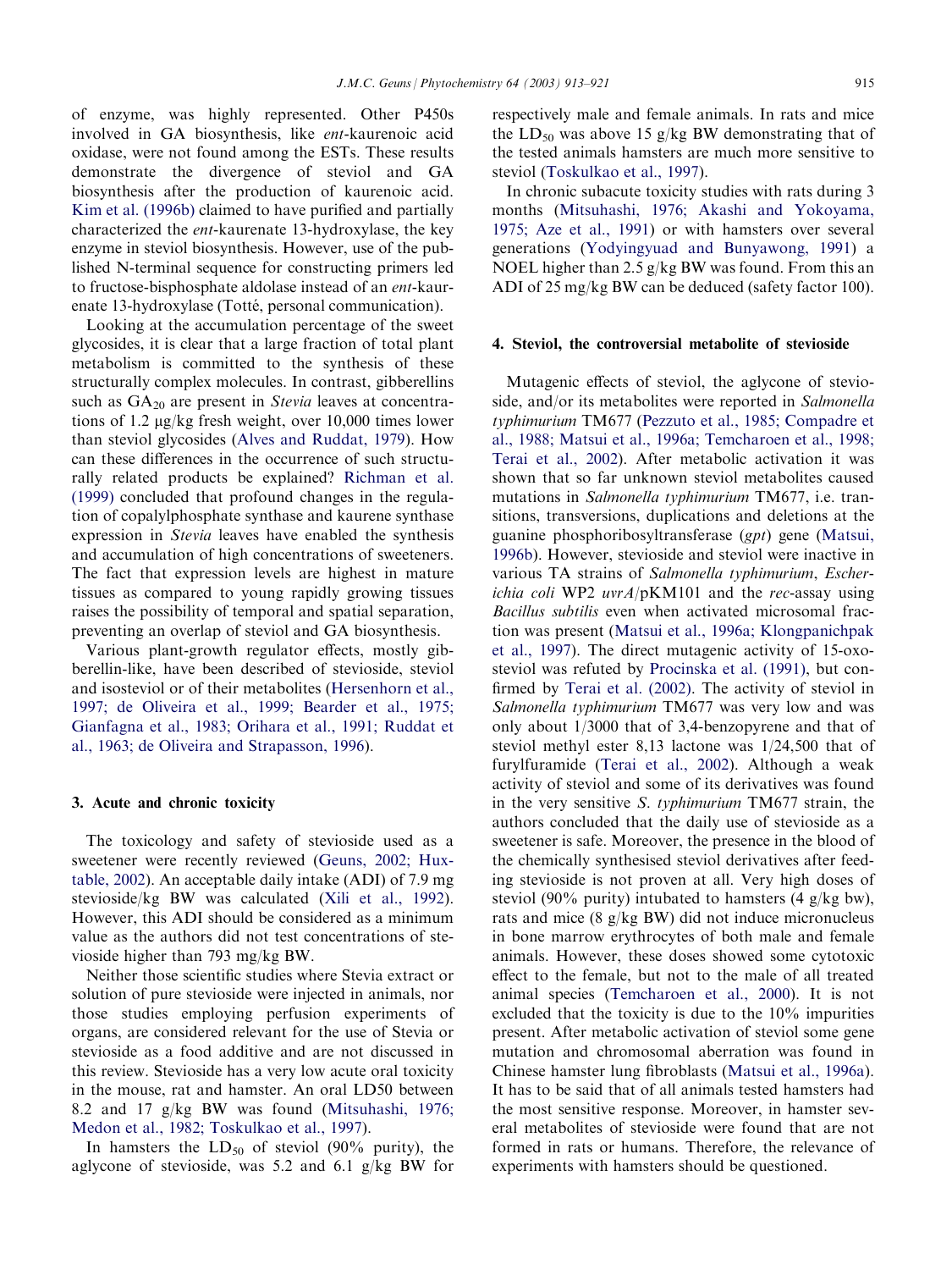### 5. Uptake and metabolism of stevioside

It has been shown that oral stevioside is not taken up by the human body or the uptake is extremely low [\(Yamamoto et al., 1985; Bracht et al., 1985; Koyama et](#page-8-0) [al., 2003b; Geuns et al., in press a\)](#page-8-0) and none of the digestive enzymes from the gastro-intestinal tract of different animals and man are able to degrade stevioside into steviol, the aglycone of stevioside [\(Wingard et al.,](#page-7-0) [1980; Hutapea et al., 1997; Koyama et al., 2001, 2003a\)](#page-7-0).

Nevertheless, in feeding experiments with rats and hamsters stevioside was metabolised to steviol by the bacterial flora of the caecum. Steviol was found in the blood of the animals with the maximum concentration occurring after 8 h [\(Nakayama et al., 1986; Koyama et](#page-7-0) [al., 2003a\)](#page-7-0). In the cited studies, it was not indicated that coprophagy, occurring in rodents, was prevented, so it is not clear whether the steviol occurring in the blood was taken up directly from the colon or indirectly from the ingested faeces (after passing through the intestines again). Although bacteria isolated from the human colon are able to transform stevioside into steviol in vitro ([Hutapea et al., 1997; Koyama et al., 2001, 2003a;](#page-6-0) [Gardana et al., in press](#page-6-0)), it has never been proven that this is also the case in vivo nor that the steviol possibly formed in the colon is taken up directly from it. Moreover, studies with roosters ([Pomaret and Lavieille, 1931\)](#page-7-0) and chickens (laying hens and broylers, [Geuns et al.,](#page-6-0) [2003\)](#page-6-0) indicated that stevioside was rapidly eliminated from the body, largely untransformed. Opposed to these results, in pigs oral stevioside was completely degraded into steviol that was the only metabolite in the faeces. However, no stevioside or steviol were found in the blood ([Geuns et al., in press a](#page-6-0)). From the references cited above it is concluded that only the bacteria from the caecum or colon were able to degrade stevioside into steviol (caecum of mice, rats, hamsters and chickens; colon of pigs and man). In one experiment, the bacteria from the human colon also formed steviol epoxid in vitro, that was again metabolised to steviol [\(Hutapea et](#page-6-0) [al., 1997\)](#page-6-0). However, in vivo this epoxid formation most probably will not occur due to the anaerobic conditions of the human colon. It was correctly concluded that steviol is the only metabolite in faeces and is not further metabolised [\(Hutapea et al., 1997; Koyama et al., 2001,](#page-6-0) [2003a; Gardana et al., in press; Geuns et al., 2003, in](#page-6-0) [press a\)](#page-6-0). Anyway, steviol epoxid has been tested in mutagenicity studies and showed to be inactive [\(Pezzuto](#page-7-0) [et al., 1985](#page-7-0)). In contrast to the above studies is the work by [Hutapea et al. \(1999\)](#page-6-0) who found, besides stevioside and steviol, steviol-16,17a-epoxide, 15a-hydroxysteviol, isosteviol and steviolbioside in the faeces 24 h after force-feeding hamsters with 1 g stevioside/kg BW. In the urine steviol-16,17a-epoxide, stevioside, 15a-hydroxysteviol, steviolbioside and isosteviol were found. The plasma contained steviol-16,17a-epoxide, stevioside,

15a-hydroxysteviol and steviolbioside. It is not possible to deduce the amounts of metabolites from the chromatograms given. As all the extract fractions were treated with type H-5  $\beta$ -glucuronidase/sulfatase at 55 °C for 3 h some of the metabolites might possibly originate from this treatment. For steviol was the only metabolite of stevioside when bacteria from the hamster caecum were incubated ([Hutapea et al., 1997\)](#page-6-0). Moreover, it is unlikely that compounds as steviol-16,17 $\alpha$ -epoxide or  $15\alpha$ -hydroxy-steviol are formed in the anoxic intestines of hamsters. Isosteviol might be an artifact due to acid conditions and is normally not detected even not after incubating stevioside in human stomatal juice for 6 h (Geuns, unpublished). The peaks in the chromatograms of plasma and urine identified as stevioside were impurities cochromatographing at the same RT as shown later (Hutapea, personal communication).

When steviol was fed to rats is was easily taken up by the intestines ([Wingard et al., 1980; Nakayama et al.,](#page-7-0) [1986; Koyama et al., 2003b\)](#page-7-0). The easy uptake of steviol by the gastro-intestinal tract was demonstrated in experiments with everted gastrointestinal sacs [\(Koyama](#page-7-0) [et al., 2003b](#page-7-0)) and Caco-2 cell monolayers [\(Geuns et al.,](#page-6-0) [in press a](#page-6-0)). Although it was demonstrated that the absorptive transport of steviol was high in Caco-2 cell monolayers, and that stevioside fed to pigs (68 mg/kg BW) was completely converted in the colon into steviol, no steviol could be detected in the blood of the animals, suggesting that the possible uptake from the colon is very low ([Geuns et al., in press a\)](#page-6-0). The lack of steviol in the blood samples can probably not be attributed to metabolism during or after uptake as was the case with soy isoflavones that after uptake were metabolised to compounds that were hydrolyzable with a combined  $\beta$ glucuronidase and sulfatase enzyme preparation ([Setch](#page-7-0)[ell, 2002](#page-7-0)); indeed free steviol was detected in the plasma of rats up to at least 8 h after feeding stevioside or steviol [\(Compadre et al., 1988; Koyama et al., 2003b\)](#page-6-0). Moreover, the in vitro conversion of steviol by liver microsomal fraction from Aroclor 1254-pretreated rats was rather low (about 0.3% after 2 h, [Compadre et al.,](#page-6-0) [1988\)](#page-6-0). The intrinsic clearance of steviol by human microsomes was about 4 times lower than that of rat microsomes ([Koyama et al., 2003b\)](#page-7-0).

Taking into account the very low detection limits of steviol (50 pg) when analysed as the (7-methoxycoumarin-4-yl)methyl ester the amount of steviol possibly remaining undetected in blood samples of pigs fed stevioside can be estimated to be very low (below 1  $\mu$ M, i.e. below 318 ng/ml; [Geuns et al., in press a](#page-6-0)). This hypothetical maximum steviol concentration in the blood would probably not be toxic, as in hamsters fed steviol up to 250 mg/kg BW no toxic effects were found [\(Wasuntarawat et al., 1998\)](#page-7-0). In this case steviol would have been easily taken up by the intestines. When steviol was fed to rats (45 mg/kg BW) a fast uptake was found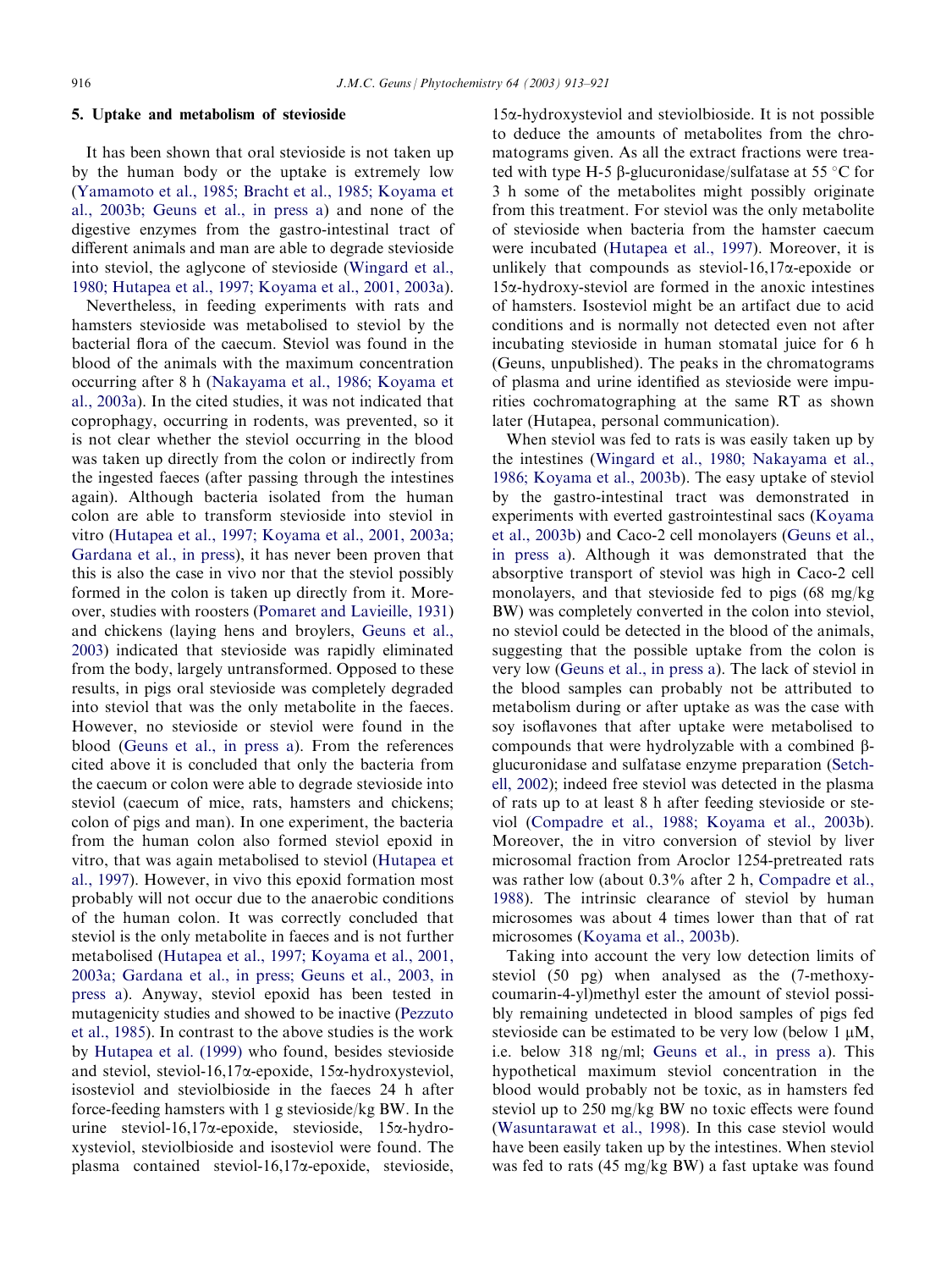| Amount administered<br>(mg/kg BW) | After               |                  |                  |                  |                                 |  |
|-----------------------------------|---------------------|------------------|------------------|------------------|---------------------------------|--|
|                                   | 15 min $(\mu g/ml)$ | 2 h $(\mu g/ml)$ | 4 h $(\mu g/ml)$ | $8 h (\mu g/ml)$ | 16 h <sup>a</sup> ( $\mu$ g/ml) |  |
| $45$ (rats)                       | 18.3                | 2.5              | 3.5              | 2.5              |                                 |  |
| 250 (hamsters)                    | 102                 | 13.6             | 19               | 13.6             | 5.4                             |  |
| 9.7 (pigs)                        | 3.94                | 0.5              | 0.7              | 0.5              | 0.2                             |  |

Steviol concentration (ug/ml plasma) measured in the blood of rats ([Koyama et al., 2003b\)](#page-7-0) or estimated to be present in the blood of hamsters ([Wasuntarawat et al., 1998\)](#page-7-0) and pigs ([Geuns et al., in press a\)](#page-6-0) after the administration of steviol to the animalsa

<sup>a</sup> Amount estimated from the decay of the proceeding data points.

Table 1

and the highest plasma concentration of 18.3  $\mu$ g/ml was observed after 15 min (the first data point, Table 1; [Koyama et al., 2003b](#page-7-0)). The plasma concentration declined to about 2–3  $\mu$ g/ml at 8 h. Although we are aware that species differences might occur, we have extrapolated the data obtained in rats to hamsters and pigs (Table 1). Assuming a similar uptake and metabolism in hamsters the reported NOEL of 250 mg steviol/ kg BW would correspond to a plasma concentration of  $102 \mu g/ml$  15 min after intubating steviol and about 13.6  $\mu$ g/ml after 8 h. In pigs having at the most 9.7 mg steviol/kg BW available in the colon for uptake, this would then be 3.94 and 0.5  $\mu$ g/ml respectively [\(Geuns et al., in](#page-6-0) [press a\)](#page-6-0). Although these concentrations are above the detection limit of the (7-methoxycoumarin-4-yl)methyl ester of steviol, no steviol was detected in the blood of these animals. Therefore, it was suggested that in vivo the uptake of the carboxy acid steviol from the colon is neglectible and that it is rather adsorbed to the compounds present in the colon (pH 7–7.5) of which the contents is being concentrated by withdrawal of water.

## 6. Stevioside and carcinogenicity

A weak mutagenic effect of steviol (only 90% purity) in one sensitive Salmonella typhimurium TM 677 strain (see above) does not mean that stevioside used as a sweetener should be carcinogenic in se, even if the stevioside might be transformed to steviol by bacteria in the colon. The safety of oral stevioside in relation to carcinogenic activity is evidenced by the work of [Yamada et al. \(1985\), Xili](#page-8-0) [et al. \(1992\), Toyoda et al. \(1997\) and Hagiwara et al.](#page-8-0) [\(1984\)](#page-8-0) with rats. Very significant inhibitory effects of stevioside were reported on tumor promotion by 12-Otetradecanoylphorbol-13-acetate in carcinogenesis in mouse skin ([Yasukawa et al., 2002\)](#page-8-0). In 1999 the JECFA clearly stated that there was no indication of carcinogenic potential of stevioside [\(WHO, 1999\)](#page-7-0).

## 7. Fertility and teratogenicity

The results of a decrease of live birth rate in rats [\(Planas and Kuæ, 1968](#page-7-0)) by Stevia decoctions were refuted by [Shiotsu \(1996\)](#page-7-0) who did more reliable experiments with many more animals using methods as similar as possible to the methods used by Planas and Kuc. No effect on general condition, body weight, water consumption, live birth rate or litter size was found. No effects of stevioside were found on fertility or reproduction in mice (Akashi and Yokoyama, 1975), rats [\(Mori et](#page-7-0) [al., 1981; Xili et al., 1992; Sinchomi and Marcorities,](#page-7-0) [1989\)](#page-7-0) or hamsters ([Yodyingyuad and Bunyawong, 1991\)](#page-8-0).

No significant effect was found on spermatogenesis, nor on the interstitial cell proliferation and tumor formation in the testes of F344 rats fed a ration containing up to 1% stevioside (95.2% purity) for 22 months [\(Yamada et al., 1985](#page-8-0)).

Whereas [Melis \(1999\)](#page-7-0) suggested a possible decrease of the fertility of male rats by a very high dose of Stevia extract, [Oliveira-Filho et al. \(1989\)](#page-7-0) who administered extracts with similar stevioside content stated that there is certainly not an effect on male fertility. It is not sure that the observed effects were due to the stevioside present in the extract. It should also be mentioned that the used extract concentrations were extremely high, at the start of the experiments even 5.34% of the body weight (or around 5.3 g stevioside/kg bw). For an adult person of 65 kg this means 3.47 kg of dry Stevia leaves or about 34.7 kg fresh leaves/day, i.e. more than 50% of the body weight! The significance of such experiments where only one extremely high concentration was tested, should be questioned. Melis' results are also in contradiction with the above and below cited studies that could not reveal any effect on fertility of male or female animals.

Chicken embryos react very sensitively to administered toxicants. Fertile broiler eggs (Ross) were injected with stevioside or steviol [\(Geuns et al., in press b](#page-6-0)). At hatch (day 21) and 1 week later no influence of the different treatments could be found on embryonic mortality, body weight of the hatchlings, deformations (e.g. bone, beak and head malformations, abnormal feathering, open vent) or abnormal development of the gonads. The hatchlings developed normally. It was concluded that prenatal exposure to stevioside and steviol was not toxic to the chicken embryo.

Applied stevioside has no effect on fertility, mating performance, pregnancy, number of fetuses, nor on the growth and fertility of the offspring ([Yodyingyuad and](#page-8-0)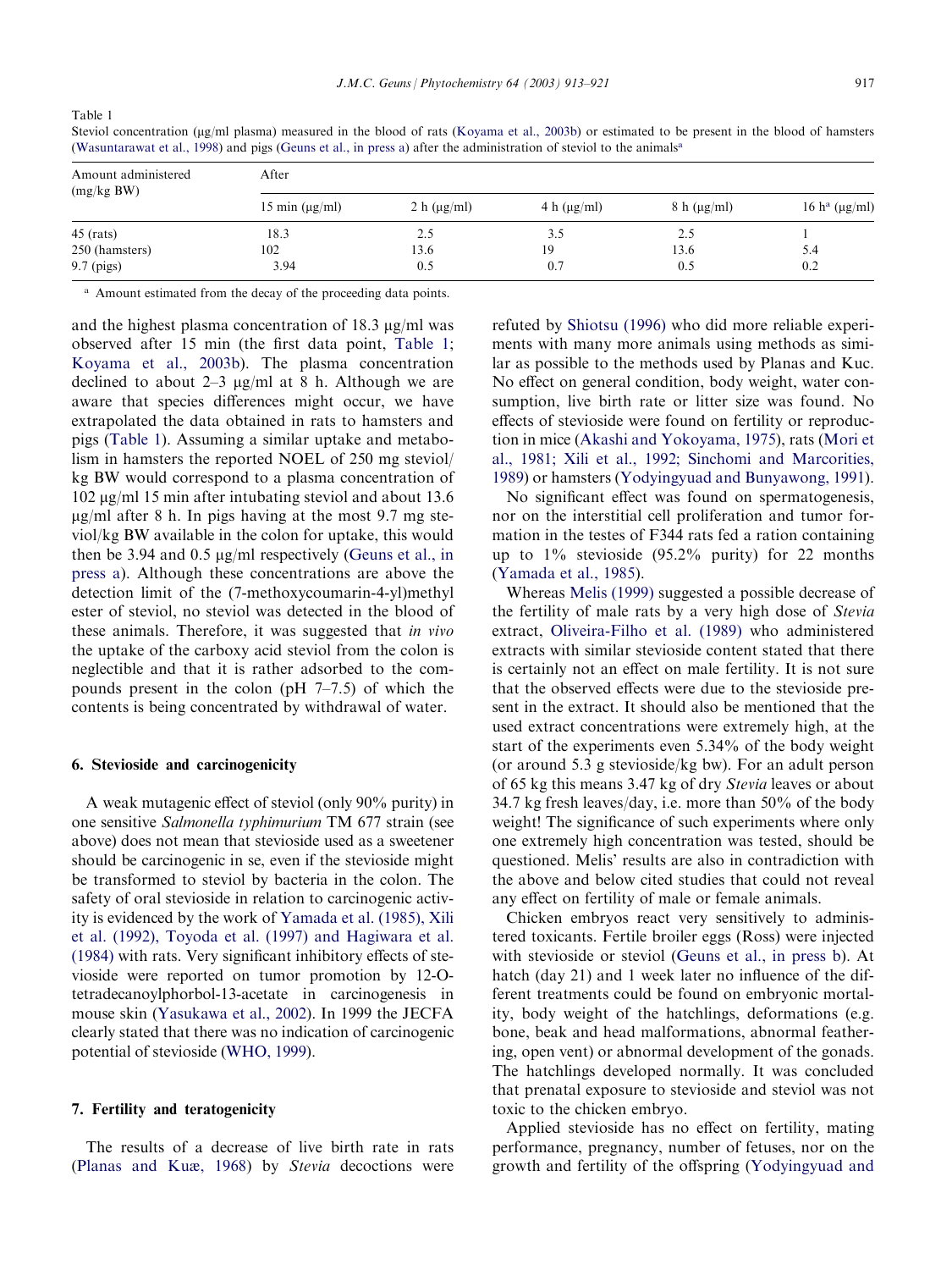[Bunyawong, 1991; Mori et al., 1981; Oliveira-Filho et](#page-8-0) [al., 1989; Sinchomi and Marcorities, 1989; Usami et al.,](#page-8-0) [1995; Geuns et al., in press b\)](#page-8-0). However, when steviol (the aglucone of stevioside) was given to hamsters on days 6–10 of pregnancy at doses of 500–1000 mg/kg body weight/day it induced toxicity ([Wasuntarawat et](#page-7-0) [al., 1998\)](#page-7-0). The number of live foetuses per litter and mean foetal weight decreased. The maternal kidneys showed a dose-dependent increase in severity of convoluted tubules in the kidneys. This study with steviol has nothing to do with the use of stevioside as a sweetener. When stevioside is fed to hamsters, no toxic effects were found even not in 3 successive generations [\(Yodyingyuad and Bunyawong, 1991](#page-8-0)). When steviol is given in the feed, it can be resorbed directly by the intestines, whereas stevioside is not. Moreover, hamsters are known to be very sensitive to steviol and stevioside [\(Toskulkao et al., 1997](#page-7-0)), this is the reason that hamsters were chosen in this study. The NOEL of steviol was 250 mg/kg bw [\(Wasuntarawat et al.,](#page-7-0) [1998\)](#page-7-0), which corresponds to 625 mg stevioside/kg bw. Even under these very unfavourable conditions an ADI of 2.5 mg steviol/kg bw, which corresponds to 6.25 mg stevioside/kg bw, can be calculated, which is close to 7.9 mg/kg bw obtained for stevioside [\(Xili et](#page-7-0) [al., 1992](#page-7-0)).

#### 8. Bio-availability of nutrients from the diet

Modern broiler chickens are intensively selected for growth rate and BW increases with a factor of more than 50 in a time span of 6 weeks, making these animals especially suited to study the influence of feed additives on growth. However, they have become very susceptible to even slight deviations from optimal environmental and nutritional conditions. If such aberrations occur, this is readily reflected in feed intake and growth rate. No effects of stevioside on the growth, feed uptake or feed conversion of broiler chickens were found ([Wood et al., 1996; Geuns et al.,](#page-7-0) [2003\)](#page-7-0). It can be inferred that stevioside did not influence the uptake of other essential nutrients such as amino acids, vitamins, minerals etc. When stevioside was supplemented to the feed of laying hens (667 mg/ kg), no significant differences were found for the total feed consumption, body weight gain, the total egg production nor for the feed conversion calculated as the ratio between total feed uptake and total gram of egg mass produced during the 10 days of the experiment [\(Geuns et al., 2003](#page-6-0)). The percentage of yolk and egg white was not significantly different between the control and the stevioside-treated group. These results showing the lack of effects on growth and hence on bioavailability of essential nutrients are in good accordance with studies performed with rats [\(Yamada et al., 1985;](#page-8-0)

[Melis, 1996; Xili et al., 1992; Oliveira-Filho et al., 1989;](#page-8-0) [Das et al., 1992\)](#page-8-0) and hamsters [\(Yodyingyuad and](#page-8-0) [Bunyawong, 1991](#page-8-0)).

In all of the above cited experiments, no indications of any influence on the bio-availability of nutrients, nor on physiological effects were found. The animal feed used in the experiments did not contain sugar supplements. Therefore, no reduction of weight gain was observed in the experiments as Stevia or stevioside did not substitute for added sugar.

# 9. Stevia, stevioside and special groups of the population: nutritional significance

[Boeckh-Haebisch \(1992\)](#page-6-0) concluded that concentrated Stevia extracts in normal doses to sweeten can be used without restriction by normal persons as well as by diabetics. The omission of excessively added sugar in the food is beneficial to diabetics by lowering the blood sugar content [\(Boeckh-Haebisch, 1992\)](#page-6-0). Stevia and stevioside are also safe for phenylketonuria (PKU) patients as no aromatic amino acids are involved. Obese persons might lose weight by the fact that excessive sugar in the food is replaced by Stevia or stevioside. Omitting added sucrose in foods increases the relative proportion of polymeric carbohydrates. This has a beneficial effect for a balanced food intake and for human health ([Anonymous, 1996\)](#page-6-0).

[Curi et al. \(1986\)](#page-6-0) reported that Stevia extracts from 5 g of dried leaves thrice a day administered for 3 days to healthy volunteers lowered the plasma glucose levels. However, care should be taken interpreting these results as the plasma glucose level of the Stevia treated group was already significantly lower before the administration of the extract. Intravenous administration of stevioside (95% pure, 50, 100 or 200 mg/kg BW) resulted in a significant hypotensive effect in spontaneously hypertensive rats without adverse effects on heart rate or serum catecholamine levels ([Chan et al., 1998](#page-6-0)). In a study with humans stevioside (250 mg thrice a day) was administered for 1 year to 60 hypertensive volunteers [\(Chan et al., 2000](#page-6-0)). After 3 months the systolic and diastolic blood pressure significantly decreased and the effect persisted during the whole year. Blood biochemistry parameters including lipid and glucose showed no significant changes. No significant adverse effect was observed and quality of life assessment showed no detoriation. The authors concluded that stevioside is a well tolerated and effective compound that may be considered as an alternative or supplementary therapy for patients with hypertension. [Liu et al. \(2003\)](#page-7-0) reported that the underlying mechanism of the hypotensive effect of administered stevioside in dogs (200 mg/kg BW) was due to inhibition of  $Ca^{2+}$  influx from extracellular fluid.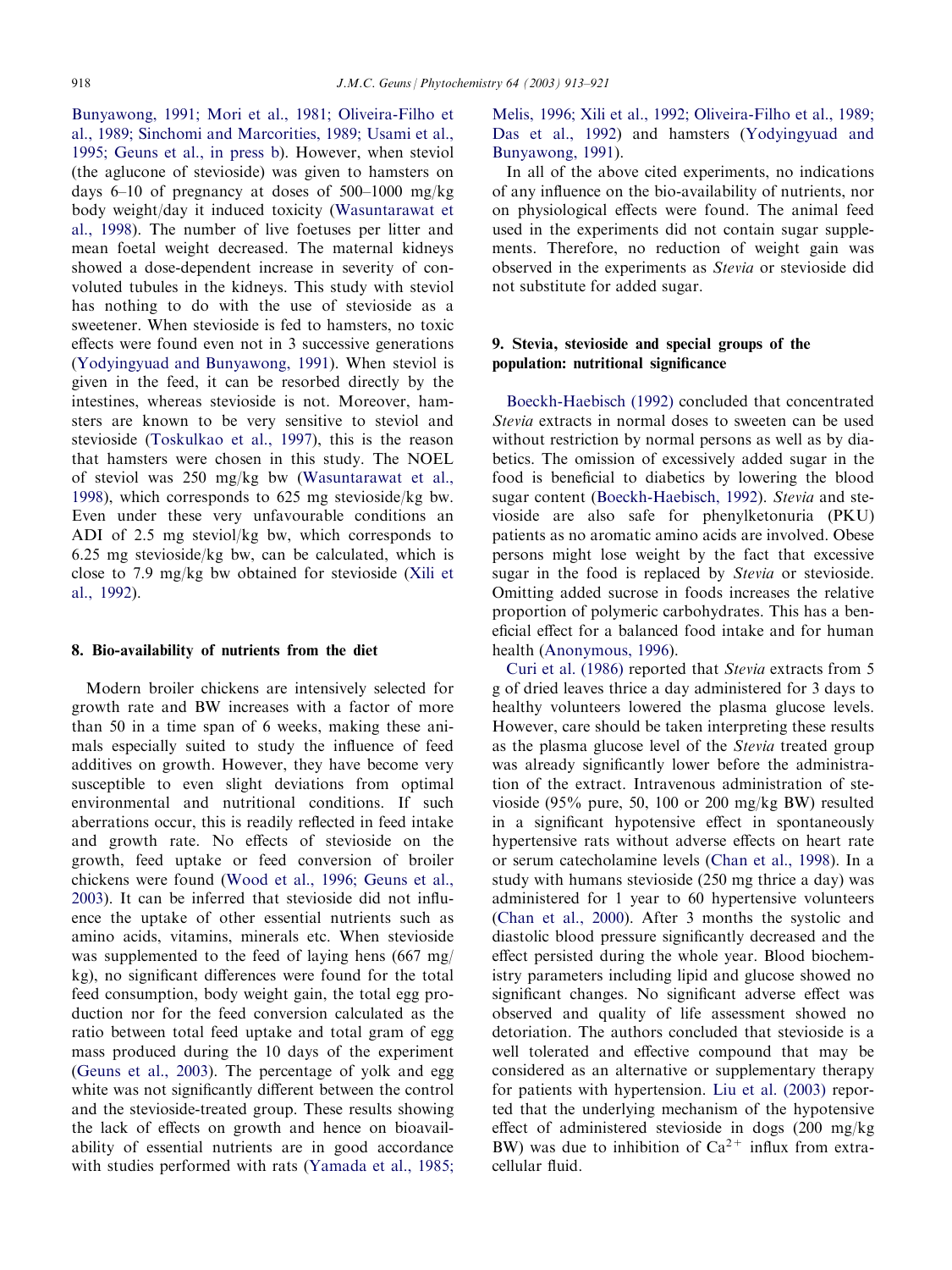## <span id="page-6-0"></span>10. Stevioside and caries

From experiments with albino Sprague–Dawley rats Das et al. (1992) concluded that neither stevioside nor rebaudioside A is cariogenic.

Although rather high concentrations of stevioside and Stevia extracts were shown to reduce the growth of some bacteria, the concentrations used for sweetening purposes are rather low. Therefore, the benificial effect of the use of stevioside would rather be due to the substitution of sucrose in the food by a non-cariogenic substance.

## Acknowledgements

The author acknowledges the ''Onderzoeksraad KULeuven'' for grant OT/00/15, the FWO for grant G.0111.01.

## References

- Alves, L.M., Ruddat, M., 1979. The presence of gibberelling A20 in Stevia rebaudiana and its significance for the biological activity of steviol. Plant Cell Physiol. 20, 123–130.
- Akashi, H., Yokoyama, Y., 1975. Security of dried-leaf extracts of Stevia. Toxicological tests. Food Industry 18, 34–43.
- Anonymous, 1996. Voedingsaanbevelingen voor België, (D/1996/7795/ 12) Ed. G. De Backer, Zevecotestraat 43, B-9830 Sint-Martens-Latem, pp 77.
- Aze, Y., Toyoda, K., Imaida, K., Hayashi, S., Imazawa, T., Hayashi, Y., Takahashi, M., 1991. Subchronic oral toxicity study of stevioside in F344 rats. Bull. Nat. Inst. Hyg. Sc 109, 48–54.
- Bearder, J.R., MacMillan, J., Wels, C.M., 1975. The metabolism of steviol to 13-hydroxylated ent-gibberellanes and ent-keuranes. Phytochemistry 14, 1741–1748.
- Boeckh-Haebisch, E.M.A., 1992. Pharmacological Trial of a concentrated crude extract of Stevia rebaudiana (Bert) Bertoni in healthy volunteers. Arq. Biol. Tecnol. 35 (2), 299–314.
- Bracht, A.M., Kemmelmeier, F.S., Ishii, E.L., Alvarez, M., Bracht, A., 1985. Effect of Stevia rebaudiana natural products on cellular and sub-cellular metabolism. Arq. Biol. Tecnol. 28, 431–455.
- Brandle, J.E., Richman, A., Swanson, A.K., Chapman, B.P., 2002. Leaf ESTs from Stevia rebaudiana: a resource for gene discovery in diterpene synthesis. Plant Mol. Biol. 50, 613–622.
- Chan, P., Tomlinson, B., Chen, Y.-J., Liu, J.-C., Hsieh, M.-H., Cheng, J.-T., 2000. A double-blind placebo-controlled study pf the effectiveness and tolerability of oral stevioside in human hypertension. Br. J. Clin. Pharmacol. 50, 215–220.
- Chan, P., Xu, D.-Y., Liu, J.-C., Chen, Y.-J., Tomlinson, B., Huang, W.-P., Cheng, J.-T., 1998. The effect of stevioside on blood pressure and plasma catecholamines in spontaneously hypertensive rats. Life Sci. 63, 1679–1684.
- Compadre, C.M., Hussain, R.A., Nanayakkara, N.P.D., Pezzuto, J.M., Kinghorn, A.D., 1988. Mass spectral analysis of some derivatives and in vitro metabolites of steviol, the aglycone of the natural sweeteners, stevioside, rebaudioside A and rubusoside. Biomed. Environ. Mass Spectrom. 15, 211–222.
- Curi, R., Alvarez, M., Bazotte, R.B., Botion, L.M., Godoy, J.L., Bracht, A., 1986. Effect of Stevia rebaudiana on glucose tolerance in normal adult humans. Brazilian J. Med. Biol. Res. 19, 771–774.
- Das, S., Das, A.K., Murphy, R.A., Punwani, I.C., Nasution, M.P., Kinghorn, A.D., 1992. Evaluation of the Cariogenic Potential of the Intense Natural Sweeteners Stevioside and Rebaudioside A. Caries Res. 26, 363–366.
- de Oliveira, B.H., Strapasson, R.A., 1996. Biotransformation of isosteviol by Fusarium verticilloides. Phytochemistry 43, 393–395.
- de Oliveira, B.H., dos Santos, M.C., Leal, P.C., 1999. Biotransformation of the diterpenoid, isosteviol, by Aspergillus niger, Penicillium chrysogenum and Rhizopus arrhizus. Phytochemistry 51, 737–741.
- Gardana, C., Simonetti, P., Canzi, E., Zanchi, R., Pietta, P.G. Metabolism of stevioside and rebaudioside A from Stevia rebaudiana extracts by human microflora. J. Agric. Food Chem. (submitted).
- Geuns, J.M.C., 2002. Safety evaluation of Stevia and stevioside. In: Atta-ur-Rahman (Ed.), Studies in Natural Products Chemistry, Vol. 27: Bioactive Natural Products (Part H). Elsevier, Amsterdam, pp. 299–319.
- Geuns, J.M.C., Augustijns, P., Mols, R., Buyse, J.G., Driessen, B. Metabolism of stevioside in pigs and intestinal absorption characteristics of Stevioside, Rebaudioside A and Steviol. Food Chem. Toxicol. (in press a).
- Geuns, J.M.C., Malheiros, R.D., Moraes, V.M.B., Decuypere, E.M.- P., Compernolle, F., Buyse, J.G., 2003b. Metabolism of stevioside by chickens. J. Agric. Food Chem. 51, 1095–1101.
- Geuns, J.M.C., Bruggeman, V., and Buyse, J.G. Effect of stevioside and steviol on the developing broiler embryos. J. Agric. Food Chem. (in press b).
- Gianfagna, T., Zeevaart, J.A.D., Lusk, W.J., 1983. Synthesis of <sup>2</sup>H]gibberellins from steviol using the fungus Gibberella fujikuroi. Phytochemistry 22, 427–430.
- Hagiwara, A., Fukushima, S., Kitaori, M., 1984. Effects of the three sweeteners on rats urinary bladder carcinogenesis initiated by Nbutyl-N-(4-hydroxybutyl)-nitrosamine. Gann. 75, 763–768.
- Hersenhorn, J., Zohar, M., Crammer, B., Ziv, Z., Weinstein, V., Kleifeld, Y., Lavan, Y., Ikan, R., 1997. Plant-growth regulators derived from the sweetener stevioside. Plant Growth Regulation 23, 173–178.
- Hutapea, A.M., Toskulkao, C., Buddhasukh, D., Wilairat, P., Glinsukon, T., 1997. Digestion of Stevioside, a Natural Sweetener, by Various Digestive Enzymes. J. Clin. Biochem. Nutr. 23, 177–186.
- Hutapea, A.M., Toskulkao, C., Wilairat, P., Buddhasukh, D., 1999. High-performance liquid chromatographic separation and quantitation of stevioside and its metabolites. J. Liq. Chrom. Rel. Technol. 22, 1161–1170.
- Huxtable, R.J., 2002. Pharmacology and toxicology of stevioside, rebaudioside A, and steviol. In: Kinghorn, A.D. (Ed.), Stevia, the Genus Stevia. Medicinal and Aromatic Plants—Industrial Profiles, Vol. 19. Taylor and Francis, London and NY, pp. 160–177.
- Kennelly, E.J., 2002. Sweet and non-sweet constituents of Stevia rebaudiana (Bertoni) Bertoni. In: Kinghorn, A.D. (Ed.), Stevia, the Genus Stevia. Medicinal and Aromatic Plants—Industrial Profiles, Vol. 19. Taylor and Francis, London and NY, pp. 68–85.
- Kinghorn, A.D., 2002. Overview. In: Kinghorn, A.D. (Ed.), Stevia, the Genus Stevia. Medicinal and Aromatic Plants—Industrial Profiles, Vol. 19. Taylor and Francis, London and NY, pp. 1–17.
- Kim, K.K., Yamashita, H., Sawa, Y., Shibata, H., 1996a. A high activity of 3-hydroxy-3-methylglutaryl Coenzyme A Reductase in chloroplasts of Stevia rebaudiana Bertoni. Biosc. Biotech. Biochem. 60, 685–686.
- Kim, K.K., Sawa, Y., Shibata, H., 1996b. Hydroxylation of ent-kaurenoic acid to steviol in Stevia rebaudiana Bertoni—purification and partial characterization of the enzyme. Arch. Biochem. Biophys. 332, 223–230.
- Kim, J., Choi, Y.H., Choi, Y.-H., 2002. Use of stevioside and cultivation of Stevia rebaudiana in Korea. In: Kinghorn, A.D. (Ed.), Stevia, the Genus Stevia. Medicinal and Aromatic Plants—Industrial Profiles, Vol. 19. Taylor and Francis, London and NY, pp. 196–202.
- Klongpanichpak, S., Toskulkao, C., Temcharoen, P., Apibal, S.,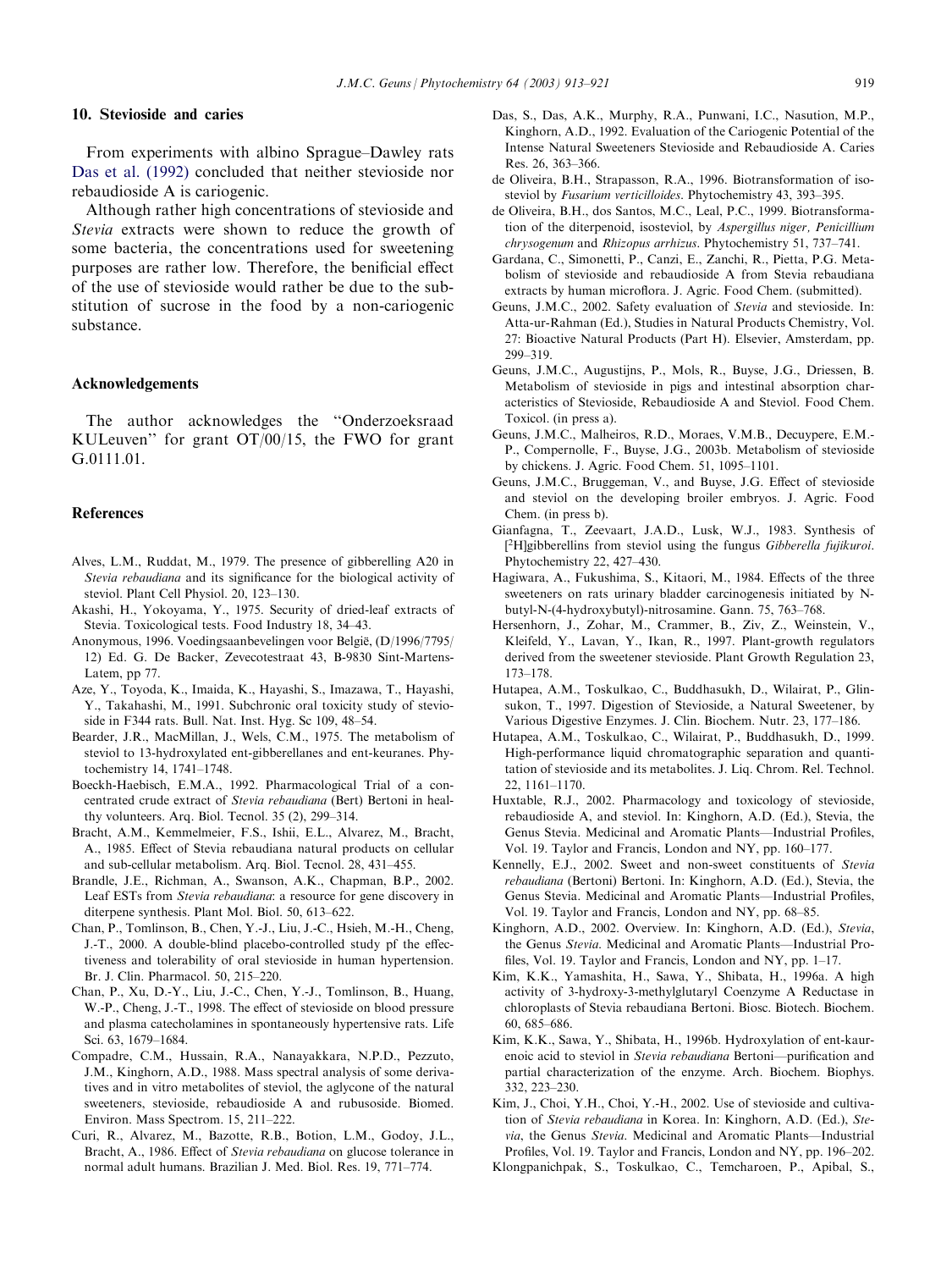<span id="page-7-0"></span>Glinsukon, T., 1997. Lack of mutagenicity of stevioside and steviol in Salmonella typhimurium TA 98 and TA100. J. Med. Assoc. Thailand 80, 121–128.

- Koyama, E., Kitazawa, K., Ohori, Y., Sakai, N., Izawa, O., Kakegawa, K., Fujino, A., Ui, M., 2001. Intestinal degradation, absorption, and hepatic metabolism of the glycosidic sweeteners, Stevia mixture. In: Proceedings second IUPA-International Symposium on Sweeteners, Hiroshima, p.12.
- Koyama, E., Kitazawa, K, Ohori, Y, Izawa, O., Kakegawa, K., Fujino, A., Ui, M., 2003a. In vitro metabolism of the glycosidic sweeteners, Stevia mixture and enzymatically modified Stevia in human intestinal microflora. Food Chem. Toxicol. 41, 359–374.
- Koyama, E., Sakai, N., Ohori, Y, Kitazawa, K, Izawa, O., Kakegawa, K., Fujino, A., Ui, M., 2003b. Absorption and metabolism of the glycosidic sweeteners, Stevia related compounds in human and rat. Food Chem. Toxicol. 41, 875–883.
- Liu, J.-C., Kao, P.-K., Chan, P., Hsu, Y.-H., Hou, C.-C., Lien, G.-S., Hsieh, M.-H., Chen, Y.-J., Cheng, J.-T., 2003. Mechanism of the antihypertensive effect of stevioside in anesthesized dogs. Pharmacology 67, 14–20.
- Matsui, M., Matsui, K., Kawasaki, Y., Oda, Y., Noguchi, T., Kitagawa, Y., Sawada, M., Hayashi, M., Nohmi, T., Yoshihira, K., Ishidate, M., Sofuni, T., 1996a. Evaluation of the Genotoxicity of Stevioside and Steviol using six in vitro and one in vivo Mutagenicity Assays. Mutagenesis 11, 573–579.
- Matsui, M., Sofuni, T., Nohmi, T., 1996b. Regionally-targeted mutagenesis by metabolically-activated steviol: DNA sequence analysis of steviol-induced mutants of guanine phosphoribosyltransferase (gpt) gene of Salmonella typhimurium TM677. Mutagenesis 11, 565– 572.
- Medon, P.J., Pezzuto, J.M., Hovanec-Brown, J.M., Nanayakkara, N.P., Soejarto, D.D., Kamath, S.K., Kinghorn, A.D., 1982. Safety assesment of some Stevia rebaudiana sweet principles. Fed. Proc. 41, 1568–1982.
- Melis, M.S., 1996. A crude extract of Stevia rebaudiana increases the renal plasma flow of normal and hypertensive rats. Braz. J. Med. Biol. Res. 29, 669–675.
- Melis, M.S., 1999. Effects of chronic administration of Stevia rebaudiana on fertility in rats. J. Ethnopharmacol 167, 157–161.
- Mitsuhashi H., 1976. Safety of stevioside. In: Tama Biochemical Co. Ltd. Report on Safety of Stevia, pp. 1–20.
- Mizutani, K., Tanaka, O., 2002. Use of Stevia rebaudiana sweeteners in Japan. In: Kinghorn, A.D. (Ed.), Stevia, the Genus Stevia. Medicinal and Aromatic Plants—Industrial Profiles, Vol. 19. Taylor and Francis, London and NY, pp. 178–195.
- Mori, N., Sakanoue, M., Takcuchi, M., Shimpo, K., Tanabe, T., 1981. Effect of Stevioside on fertility in rats. J. Food Hyg. Soc. Jpn 22, 409–414.
- Nakayama, K., Kasahara, D., Yamamoto, F., 1986. Absorption, distribution, metabolism and excretion of stevioside in rats. J. Food Hyg. Soc. Jpn 27, 1–8.
- Oliveira-Filho, R.M., Uehara, O.A., Minett, C.A.S.A., Valle, L.B.S., 1989. Chronic administration of aqueous extract of Stevia rebaudiana (Bert.) Bertoni in rats: endocrine effects. Gen. Pharmac. 20, 187–191.
- Orihara, Y., Saiki, K., Furuya, T., 1991. Biotransformation of steviol by cultured cells of Eucalyptus perriniana and Coffea arabica. Phytochemistry 12, 3989–3992.
- Pezzuto, J.M., Compadre, C.M., Swanson, S.M., Nanayakkara, N.P.D., Kinghorn, A.D., 1985. Metabolically activated steviol, the aglycone of stevioside, is mutagenic. Proc. Nat. Acad. Sci. USA 82, 2478–2482.
- Planas, G.M., Kuæ, J., 1968. Contraceptive properties of Stevia rebaudiana. Science 162, 1007.
- Pomaret, M., Lavieille, R., 1931. Le principe à saveur sucrée du Kaàhè-é (Stevia rebaudiana Bertoni). Quelques propriétés physiologiques du Stévioside. Bull. Soc. Chim. Biol. 13, 1248-1252.
- Procinska, E., Bridges, B.A., Hanson, J.R., 1991. Interpretation of results with 8-azaguanine resistance system in Salmonella typhimurium: no evidence for direct acting mutagenesis by 15-oxosteviol, a possible metabolite of steviol. Mutagenesis 6, 165–167.
- Richman, A.S., Gijzen, M., Starratt, A.N., Yang, Z., Brandle, J.E., 1999. Diterpene synthesis in Stevia rebaudiana: recruitment and upregulation of key-enzymes from the gibberellin biosynthetic pathway. Plant J. 19, 411–421.
- Ruddat, M., Lang, A., Mosettig, E., 1963. Gibberellin activity of steviol, a plant terpenoid. Naturwiss 50, 23.
- Setchell, K.D.R., 2002. Evidence for lack of absorption of soy isoflavone glycosides in humans, supporting the crucial role of intestinal metabolism for bioavailability. Am. J. Clin. Nutr. 76, 447–453.
- Shiotsu, S., 1996. Fertility study of Stevia decoction in rats. Tech. J. Food Chem. Chemicals 4, 108–113.
- Sinchomi, D., Marcorities, P., 1989. Etude de l'activité anti-androgénique d'un extrait de Stevia rebaudiana Bertoni. Plantes médicinales et phytothérapie 23, 282-287.
- Starrat, A.N., Kirby, C.W., Pocs, R., Brandle, J.E., 2002. Rebaudioside F, a diterpene glycoside from Stevia rebaudiana. Phytochemistry 59, 367–370.
- Temcharoen, P., Pimbua, J., Glinsukon, T., Rojanapo, W., Apibal, S., 1998. Mutagenic activity of steviol to Salmonella typhimurium TM 677: Comparison of the activity of S9 liver fractions from five laboratory animal species. Bull. Health Sci. & Tech. 1, 38–45.
- Temcharoen, P., Suwannatrai, M., Klongpanichpak, S., Apibal, S., Glinsukon, T., Toskulkao, C., 2000. Evaluation of the effect of steviol on chromosomal damage using micronucleus test in three laboratory animal species. J. Med. Assoc. Thailand 83, 101–108.
- Terai, T., Ren, H., Mori, G., Yamaguchi, Y., Hayashi, T., 2002. Mutagenicity of steviol and its oxidative derivatives in Salmonella typhimurium TM677. Chem. Pharm. Bull. 50, 1007–1010.
- Toskulkao, C, Chaturat, L., Temcharoen, P., Glinsukon, T., 1997. Acute toxicity of stevioside, a natural sweetener, and its metabolite, steviol, in several animal species. Drug Chem. Toxicol. 20, 31–44.
- Totté, N., Charon, L., Rohmer, M., Compernolle, F., Baboeuf, I., Geuns, J.M.C., 2000. Biosynthesis of the diterpenoid steviol, an entkaurene derivative from Stevia rebaudiana Bertoni, via the methylerythritol phosphate pathway. Tetrahedron Letters 41, 6407–6410.
- Totté, N., Van den Ende, W., Van Damme, E.J.M., Compernolle, F., Baboeuf, I. and Geuns, J. M.C. Cloning and heterologous expression of early genes in gibberellin and steviol biosynthesis via the methylerythritol phosphate pathway in Stevia rebaudiana Bertoni. Can. J. Bot. (in press).
- Toyoda, K., Matsui, H., Shoda, T., Uneyama, C., Takada, K., Takahashi, M., 1997. Assessment of the Carcinogenicity of Stevioside in F344 Rats. Food Chem. Toxicol. 35, 597–603.
- Usami, M., Sakemi, K., Kawashima, K., Tsuda, M., Ohno, Y., 1995. Teratogenicity study of stevioside in rats. Eisei Shikenjo Hokolu-Bull. Nat. Inst. Hyg. Sci. 113, 31–35.
- Wasuntarawat, C., Emcharoen, P., Toskulkao, C., Mungkornkarn, P., Suttajit, M., Glinsukon, T., 1998. Developmental toxicity of steviol, a metabolite of stevioside, in the hamster. Drug Chem. Toxicol. 21, 207–222.
- WHO Food Additives, 1999. Series 42: Safety evaluation of certain food additives ''Stevioside'', Genf, pp. 119–143.
- Wingard, R.E., Brown, J.P., Enderlin, F.E., Dale, J.A., Hale, R.L., Seitz, C.T., 1980. Intestinal degradation and absorption of the glycosidic sweeteners stevioside and rebaudioside A. Experientia 36, 519–520.
- Wood, D.J., Lirette, A., Crober, D.C., Ju-Hy, 1996. The effect of stevia as a feed sweetener on weight gain and feed consumption of broiler chickens. Can. J. Animal Sci. 76 (2), 267–269.
- Xili, L., Chengjiany, B., Eryi, X., Reiming, S., Yuengming, W., Haodong, S., Zhiyian, H., 1992. Chronic oral toxicity and carcinogenicity study of stevioside in rats. Food Chem. Toxicol. 30, 957–965.